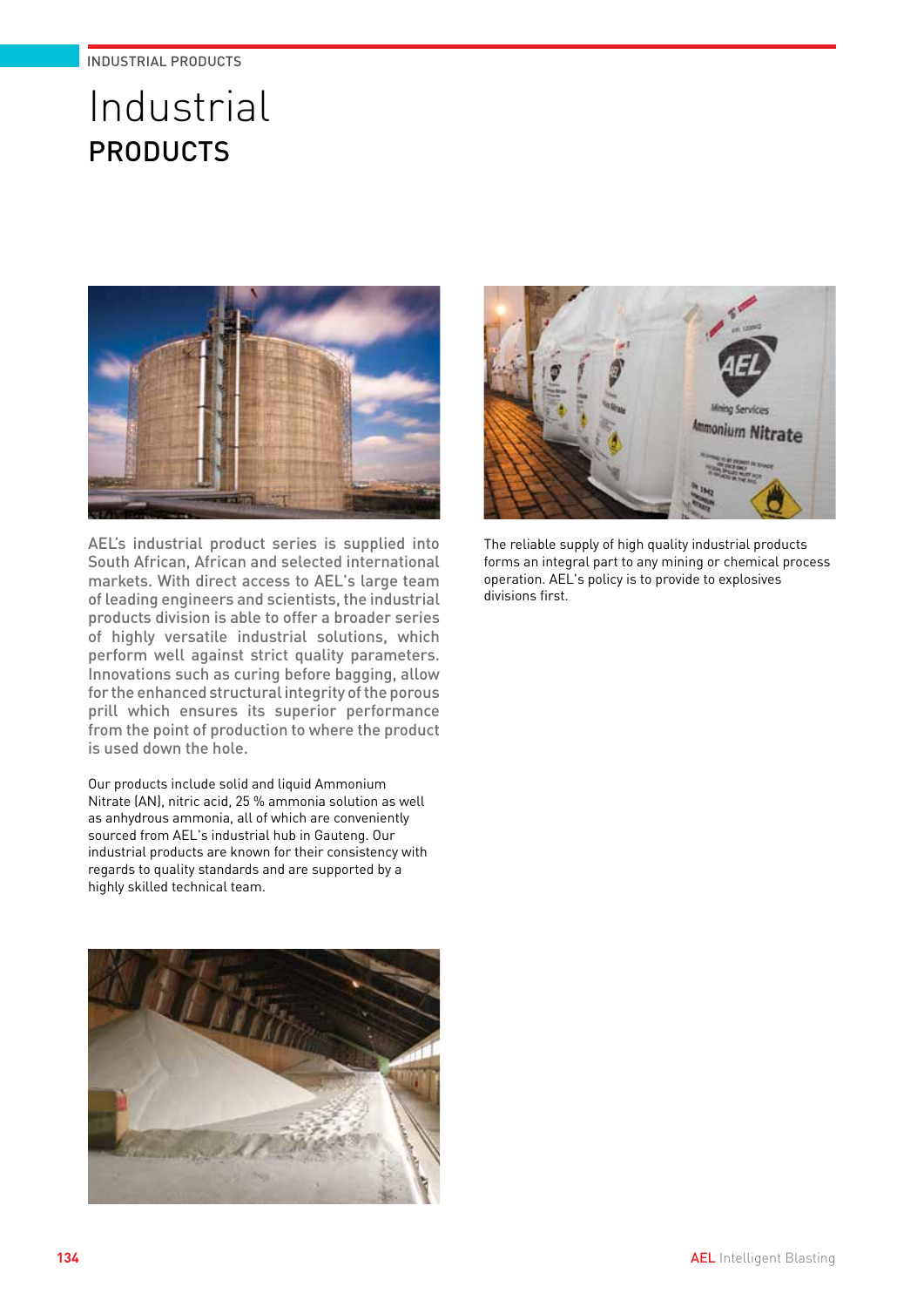# Industrial Products

| <b>GENERAL SPECIFICATIONS OF INDUSTRIAL PRODUCTS</b> |                                                                                 |                                                                              |                                                                                            |                                             |                                           |                                                           |
|------------------------------------------------------|---------------------------------------------------------------------------------|------------------------------------------------------------------------------|--------------------------------------------------------------------------------------------|---------------------------------------------|-------------------------------------------|-----------------------------------------------------------|
| <b>Technical</b><br>properties                       | <b>TECHNICAL</b><br><b>GRADE</b><br><b>AMMONIUM</b><br><b>NITRATE</b><br>(TGAN) | <b>HIGH</b><br><b>DENSITY</b><br><b>AMMONIUM</b><br><b>NITRATE</b><br>(HDAN) | <b>AMMONIUM</b><br><b>NITRATE</b><br>88 %<br><b>SOLUTION</b><br>(ANS)                      | <b>NITRIC</b><br><b>ACID 60 %</b>           | <b>AQUEOUS</b><br><b>AMMONIA</b><br>25 %  | <b>AMMONIA</b><br>$100 - 1,$<br><b>AMMONIA</b><br>$100-R$ |
| <b>Appearance</b>                                    | Coarse,<br>porous,<br>hardened<br>spherical<br>particles                        | Glossy-white<br>spherical<br>particles                                       | ANS is a<br>clear liquid,<br>free from<br>suspended<br>matter<br>and visible<br>impurities | Clear<br>colourless to<br>pale yellow       | Colourless<br>liquid,<br>pungent odour    | Clear,<br>colourless<br>liquid                            |
| <b>Concentration</b>                                 | Not less than<br>99.5 % (m/m)<br>as ammonium<br>nitrate<br>(when packed)        | Not less than<br>94.2 % (m/m)<br>as ammonium<br>nitrate<br>(when packed)     | To lie within<br>the range<br>87.5 % to<br>89.5 % (m/m)<br>as $NH_{\lambda}NO_{3}$         | Nitric acid<br>59 to 61 %,<br>balance water | Not less than<br>25 % ammonia<br>content  | Ammonia ca<br>100 %                                       |
| <b>Nitrogen</b><br>Content (% N)                     | 35 %                                                                            | 35 %                                                                         | 30 %                                                                                       | N/A                                         | 20 %                                      | N/A                                                       |
| <b>Oil Absorption</b>                                | Not less than<br>$6.0\%$ (m/m)                                                  | N/A                                                                          | N/A                                                                                        | N/A                                         | N/A                                       | N/A                                                       |
| <b>Bulk Density</b>                                  | To lie within<br>the range<br>$0.69$ to<br>$0.77$ g/cm <sup>3</sup>             | To lie within<br>the range<br>$0.80$ to<br>$0.97$ g/cm <sup>3</sup>          | At 120 °C:<br>~1.36 $g/cm^3$                                                               | At 20 °C:<br>$1.367$ g/cm <sup>3</sup>      | Not more than<br>$0.88$ g/cm <sup>3</sup> | $0.61$ g/cm <sup>3</sup><br>at 20 °C                      |
| <b>Moisture</b>                                      | Less than<br>0.2%                                                               | Less than<br>2%                                                              | N/A                                                                                        | N/A                                         | N/A                                       | Less than<br>0.05%                                        |
| <b>Reaction</b>                                      | Tested for pH                                                                   | Tested for pH                                                                | 50 % solution<br>at 60 °C, pH<br>to lie within<br>the range 3.3<br>to 3.9                  | N/A                                         | N/A                                       | N/A                                                       |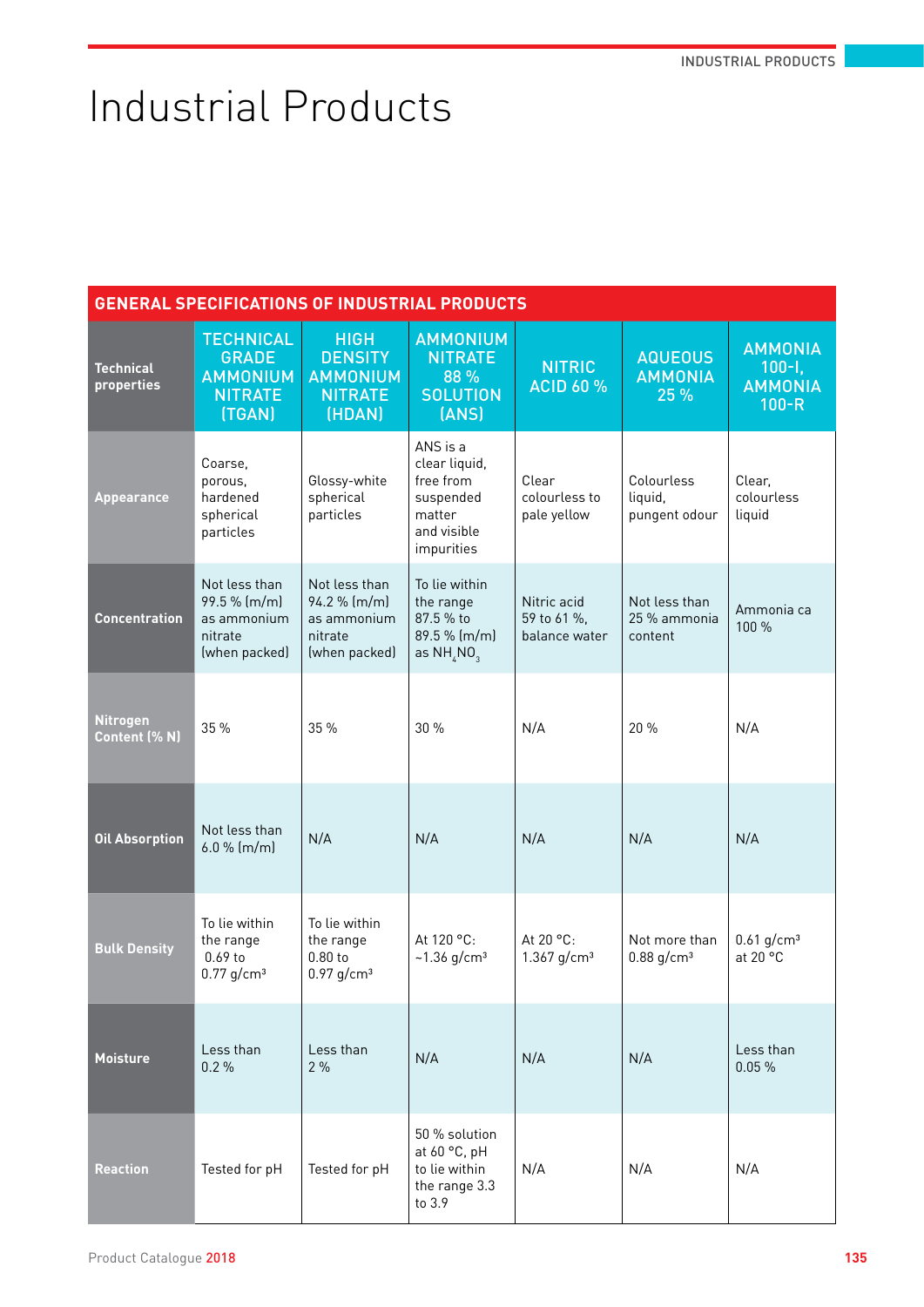| <b>STORAGE AND EXPIRY</b> |                                                                                                                                                                      |                                                                                                              |                                                                                                                                                                                                                 |                                              |                                                                                                                     |                                                                                                                         |  |  |
|---------------------------|----------------------------------------------------------------------------------------------------------------------------------------------------------------------|--------------------------------------------------------------------------------------------------------------|-----------------------------------------------------------------------------------------------------------------------------------------------------------------------------------------------------------------|----------------------------------------------|---------------------------------------------------------------------------------------------------------------------|-------------------------------------------------------------------------------------------------------------------------|--|--|
| <b>Product</b>            | <b>TECHNICAL</b><br><b>GRADE</b><br><b>AMMONIUM</b><br><b>NITRATE</b><br>(TGAN)                                                                                      | <b>HIGH</b><br><b>DENSITY</b><br><b>AMMONIUM</b><br><b>NITRATE</b><br>(HDAN)                                 | <b>AMMONIUM</b><br><b>NITRATE</b><br>88 %<br><b>SOLUTION</b><br>(ANS)                                                                                                                                           | <b>NITRIC</b><br><b>ACID 60 %</b>            | <b>AQUEOUS</b><br><b>AMMONIA</b><br>25 %                                                                            | <b>AMMONIA</b><br>$100 - 1$<br><b>AMMONIA</b><br>$100-R$                                                                |  |  |
| <b>Storage</b>            | Must be stored<br>in a cool, dry<br>and unconfined<br>space-avoid<br>contamination<br>and direct<br>sunlight                                                         | Must be stored<br>in a cool, dry<br>and unconfined<br>space-avoid<br>contamination<br>and direct<br>sunlight | The pH<br>must remain<br>above 2<br>Cooling to<br>below 1<br>10 °C must be<br>avoided, else<br>the product<br>starts to<br>crystallise<br>Heating<br>the product<br>above 170 °C<br>could lead to<br>detonation | 60 % Nitric<br>acid-stainless<br>steel tanks | Storage tanks<br>must be<br>earthed<br>Tanks to be in<br>well-ventilated<br>area, no<br>direct sunlight<br>and heat | Stored in high<br>pressure tank<br>or at low temp<br>to remain in<br>liquid form<br>Storage<br>tanks must<br>be earthed |  |  |
| <b>Shelf Life</b>         | <b>Bulk product</b><br>can be stored<br>in silos for<br>up to1 week<br>but should<br>ideally be<br>used as soon<br>as possible.<br>6 months<br>for bagged<br>product | 6 months<br>for bagged<br>product                                                                            | Recommended<br>that ANS be<br>used as soon<br>as possible.                                                                                                                                                      | 5 years                                      | 6 months                                                                                                            | N/A                                                                                                                     |  |  |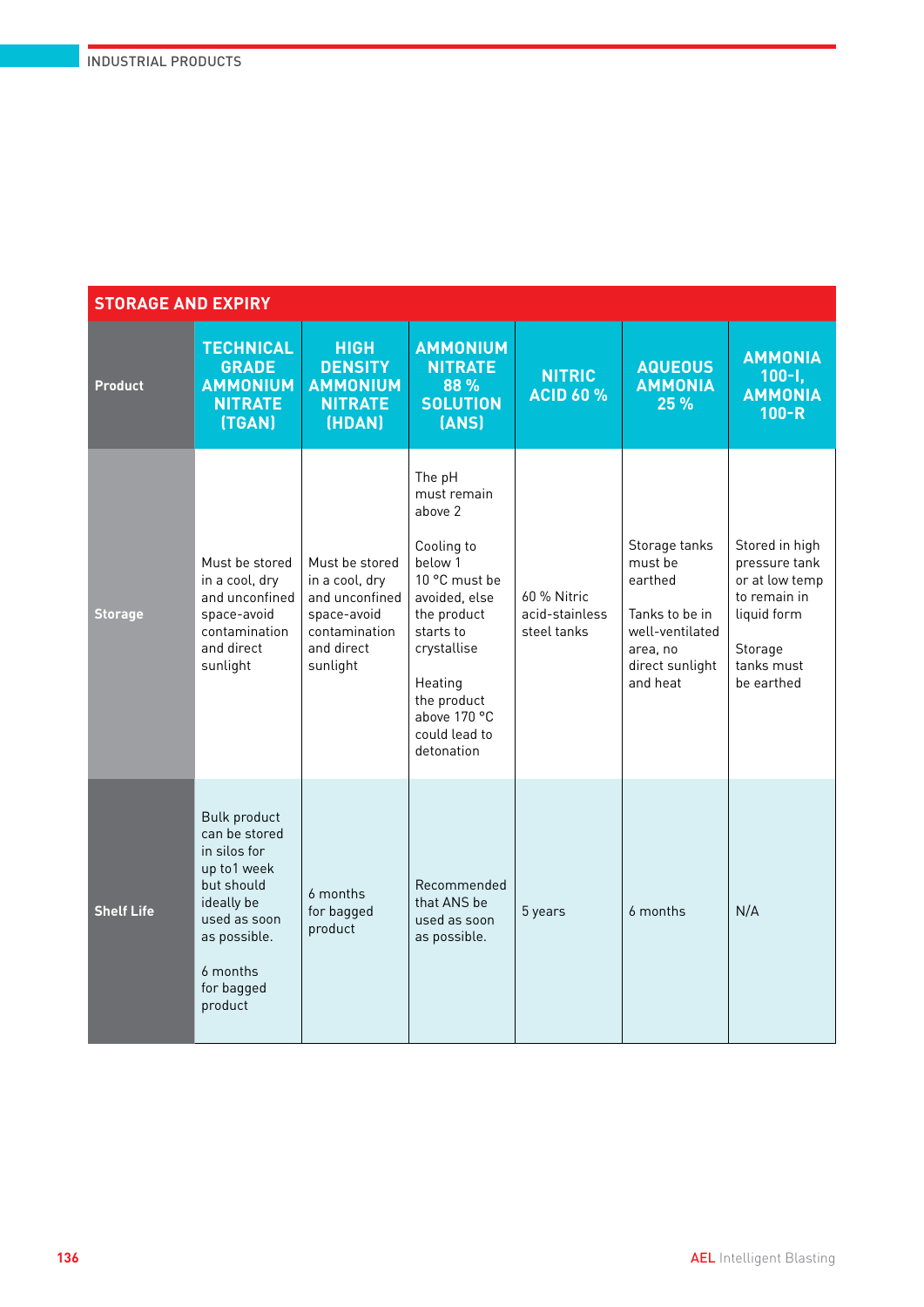# Ammonium Nitrate TECHNICAL GRADE (TGAN)

This is essentially ammonium nitrate (NH4NO3) presented in the form of coarse, porous, hardened spherical particles. The material is treated with internal additives for hardening and an external anti-caking agent.

#### TECHNICAL SPECIFICATIONS

The material is presented in the form of free-flowing, white to cream-coloured, spherical particles. The product is free from grit, visible impurities and foreign matter.

#### **BENEFITS**

- **−** Reduced caking and improved flowability minimises waste
- **−** Superior fuel absorption improves blast performance by facilitating an optimal oxygen balance through the addition of fuel
- **−** Storage and handling benefits of prill (longer shelf life, ease of handling)
- **−** Consistent product quality improves handling and bore-hole loading rates
- **−** Reduced dust and fines during handling, minimises health and environmental concerns
- **−** The tight controls on product density and uniformity of particle size maximise in-process controls

### FEATURES

- **−** TopanTM prilling process
- **−** Prill curing
- **−** Superior hard and strong prill with reduced friability and moisture content
- **−** High porosity
- **−** Various packaging sizes

#### APPLICATION

- **−** Pumped Emulsions
- **−** Bulk ANFO explosives
- **−** Heavy ANFO's



#### SPECIAL PRECAUTIONS

TGAN is moderately toxic and may decompose at high temperatures and may explode under certain conditions. Avoid confinement. Under extreme conditions an explosion may occur.

| <b>PACKAGING</b>                                                    |                    |  |  |  |  |
|---------------------------------------------------------------------|--------------------|--|--|--|--|
| <b>Technical Grade (TGAN)</b>                                       |                    |  |  |  |  |
| <b>Bags (Packed in robust woven</b><br>polypropylene bags with      | $25$ kg            |  |  |  |  |
| inner polyethylene liners to                                        | 1,000 kg           |  |  |  |  |
| minimise moisture ingress.                                          | fcontainerised for |  |  |  |  |
| <b>All bags have UN certification</b><br>& conform to international | exports)           |  |  |  |  |
| requirements)                                                       | 1,200 kg           |  |  |  |  |
|                                                                     | <b>Bulk tanker</b> |  |  |  |  |
| <b>Bulk</b>                                                         | Rapid Reloading    |  |  |  |  |
|                                                                     | System (RRS)       |  |  |  |  |

#### **Transport (UN Classification)**

Class 5.1D, UN no. 1942, Oxidising agent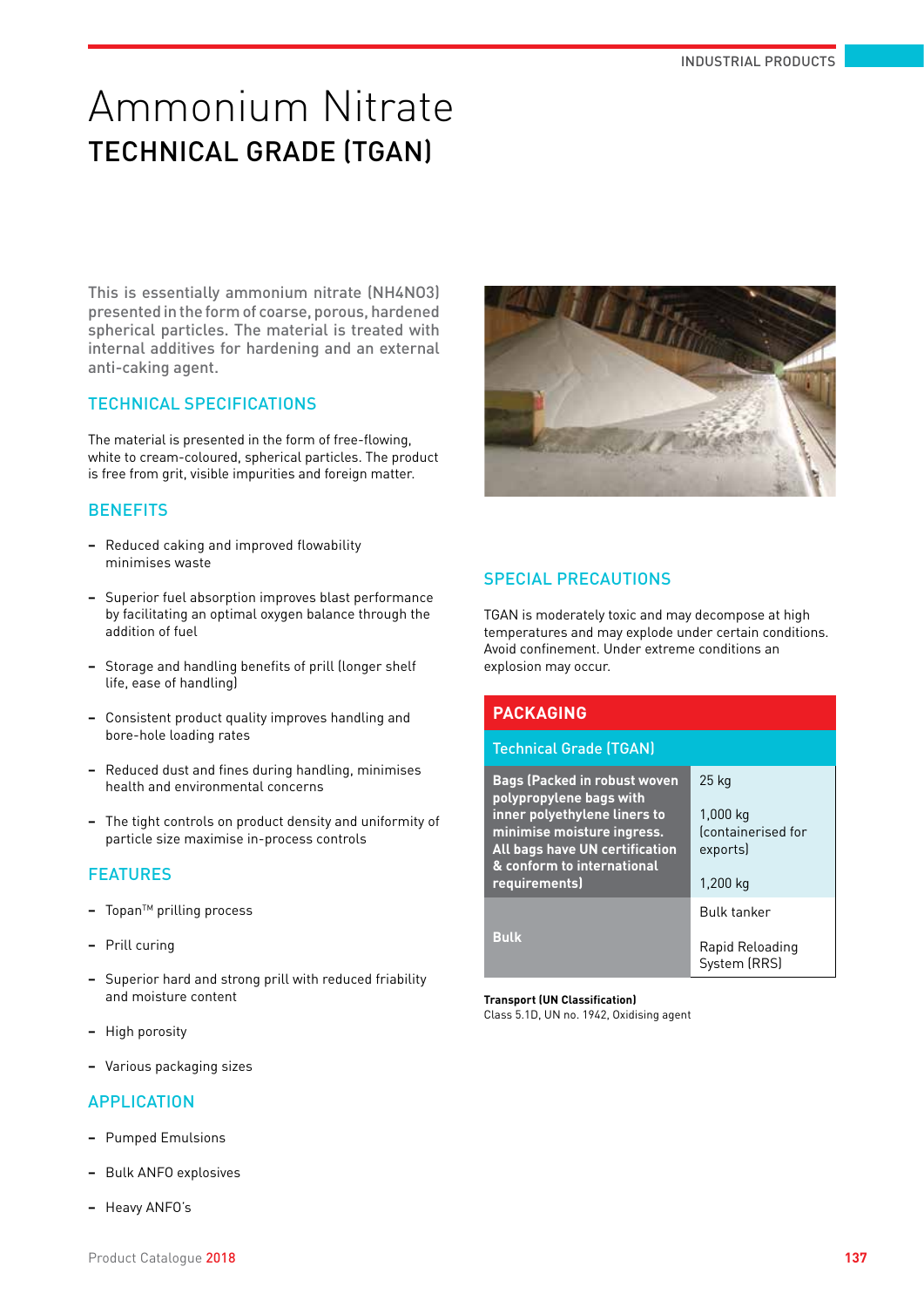# Ammonium Nitrate EMULSION GRADE (HDAN)

HDAN comprises dense ammonium nitrate particles obtained by spray-drying ammonium nitrate solution. Once dissolved the solution can be used to manufacture base emulsion or used for other chemical processes.

## TECHNICAL SPECIFICATIONS

The material is presented in the form of glossy white spherical particles and does not contain any visible impurities or foreign matter.

## **BENEFITS**

- **−** Reduced caking and improved flowability
- **−** The material remains reasonably free flowing after transportation and storage
- **−** No flocculation required after melting, prior to emulsion manufacture

# **FEATURES**

- **−** Superior hard prill with reduced friability and moisture characteristics
- **−** High packing density

### **APPLICATION**

Manufacture of base emulsion and use in chemical processes.

### SPECIAL PRECAUTIONS

HDAN is moderately toxic and may decompose at high temperatures. Avoid confinement. Under extreme conditions an explosion may occur.



## **PACKAGING**

#### EMULSION GRADE (HDAN)

**Bags (Packed in robust woven polypropylene bags with inner polyethylene liners to minimise moisture ingress. All bags have UN certification & conform to international requirements)**

1050 kg 1,200 kg

(containerised for exports)

**Transport (UN Classification)** Class 5.1D, UN no. 1942, Oxidising agent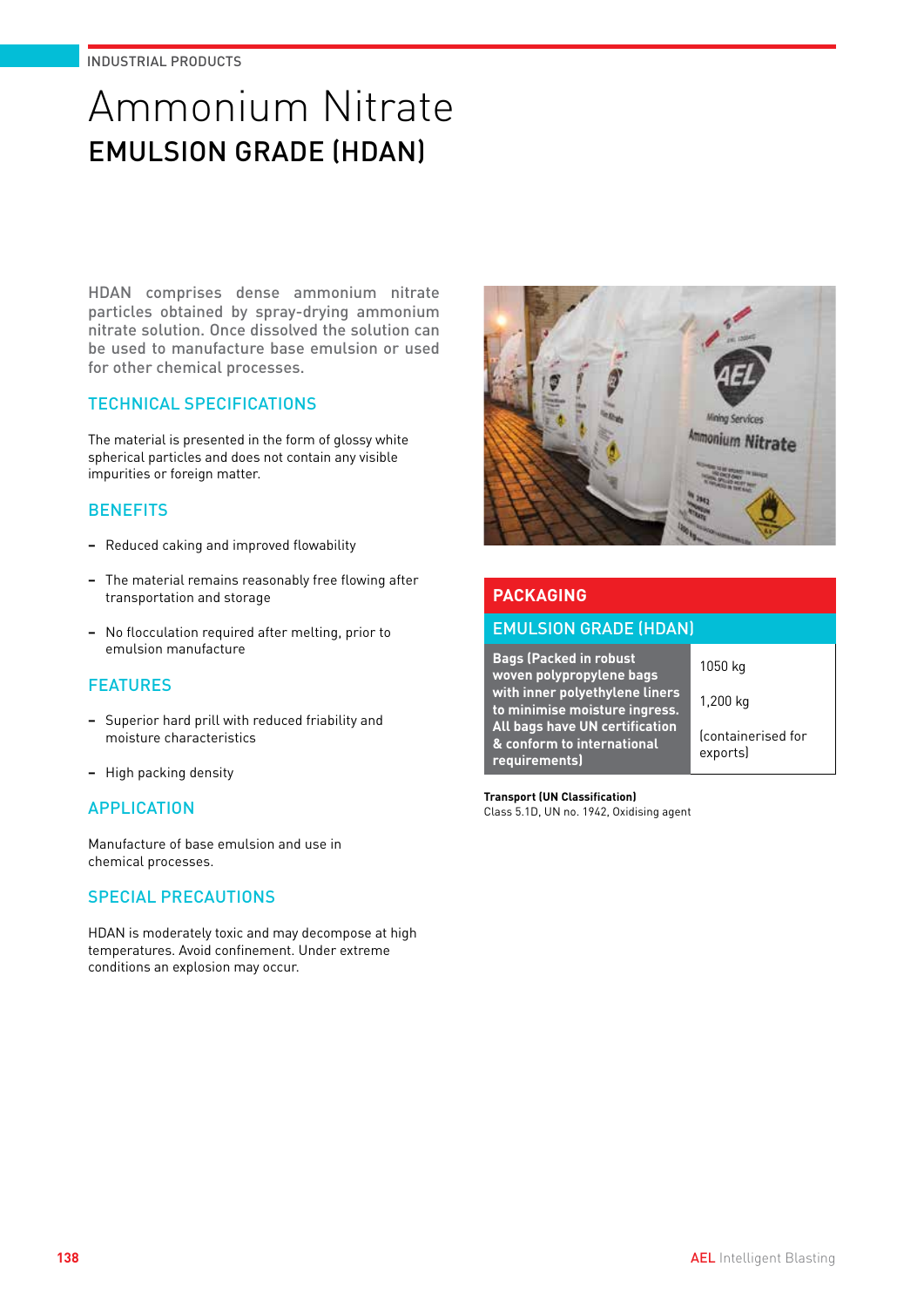# Ammonium Nitrate Solution (ANS)



This is a hot concentrated 88 % solution of ammonium nitrate  $\mathsf{(NH}_4\mathsf{NO}_3\mathsf{)}$  used in the manufacture of base emulsion or can be used in other chemical processes (diluted or otherwise).

# TECHNICAL SPECIFICATIONS

A concentrated 88 % solution of ammonium nitrate (NH $_{\rm 4}$ NO $_{\rm 3}$ ).

### **BENEFITS**

- **−** Consistent concentration and purity provides consistent process control and end product quality
- **−** Convenient temperature range for transportation over long distances

### FEATURES

**−** Strict process control resulting in superior pH and purity

### APPLICATION

- **−** Manufacture of base emulsion
- **−** Fertiliser raw material
- **−** Other chemical processes

# SPECIAL PRECAUTIONS

ANS may become explosive when the concentration increases due to water evaporation under elevated temperature conditions. It is critically important to use equipment which meets engineering requirements. Such compliance minimises explosion risk since the transfer of Ammonium Nitrate Solution (ANS) by mechanical means is hazardous and can lead to an explosion if not properly performed.

Furthermore, it is important to keep the material in solution at a pH of greater than 2 since a low pH can lead to fume-off of NOX gasses, which may lead to an explosion.

### PACKAGING

Bulk Tanker-approximately 30 tonnes

#### **Transport (UN Classification)**

Class 5.1 UN No 2426 Elevated temperature OXIDISING AGENT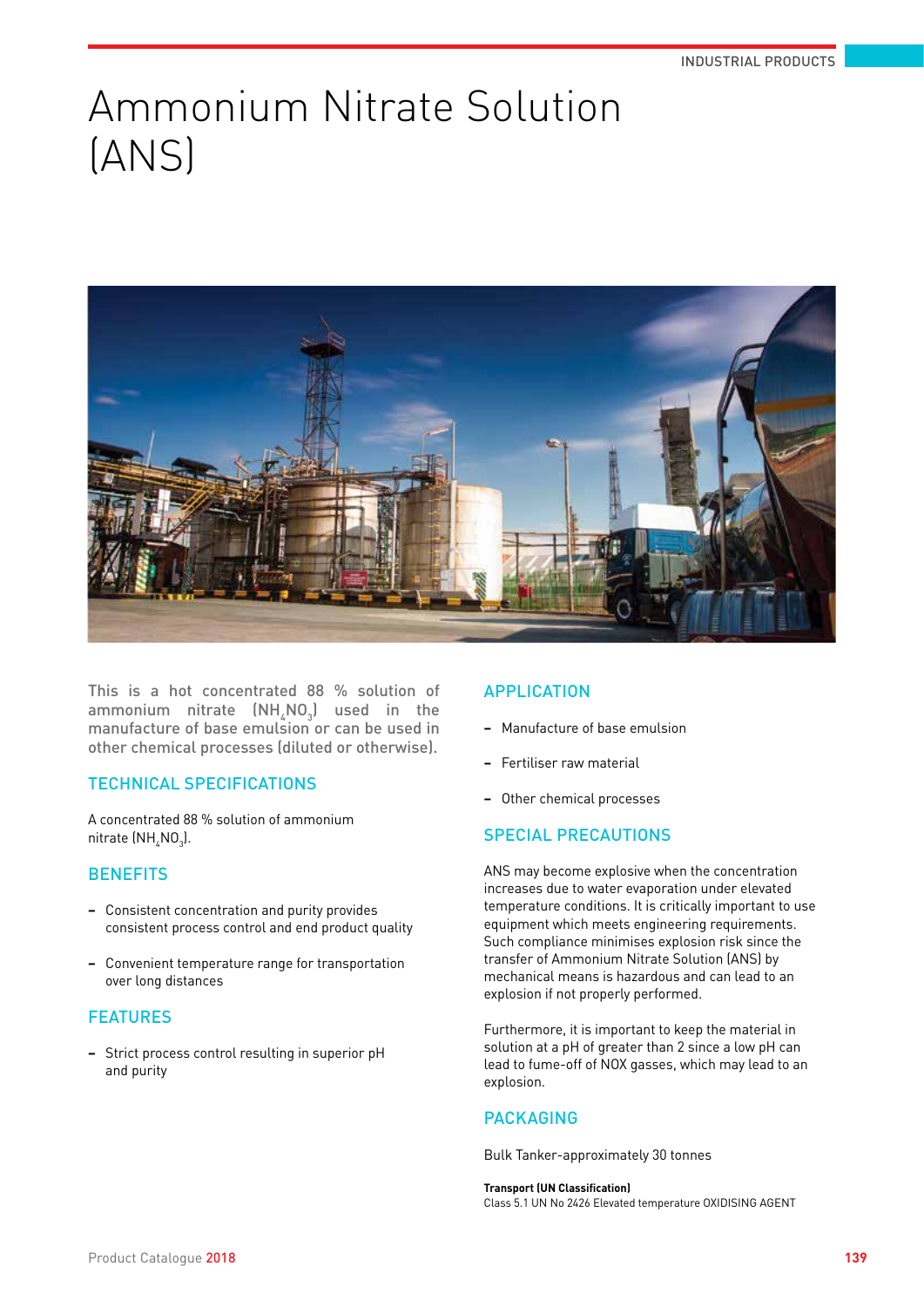# Nitric Acid



This is a 60 % solution of nitric acid (HNO3) in the form of a clear colourless to pale yellow, fuming, corrosive liquid with a pungent odour. It is used mainly in the production of ANS and in chemical processes.

#### TECHNICAL SPECIFICATIONS

The material is a clear, colourless to pale yellow, fuming liquid, free from visible impurities and sediments. A chemically pure form is also available.

### **BENEFITS**

- **−** Consistent product quality
- **−** A chemically pure nitric acid is available for some chemical processes

#### **FEATURES**

- **−** Clarity of solution with low impurities
- **−** Demineralised water used in the production process

### **APPLICATION**

Manufacture of ammonium nitrate products and other industrial chemicals

### SPECIAL PRECAUTIONS

- **−** Full protective clothing and a face shield should be worn when handling Nitric Acid
- **−** It is highly corrosive and attacks most metals vigorously
- **−** It is also a powerful oxidising agent that can react violently with organic substances

### PACKAGING

Bulk road tankers

#### **Transport (UN Classification)**

Class 8, UN No 2031 (60 %); Corrosive Material OXIDISING AGENT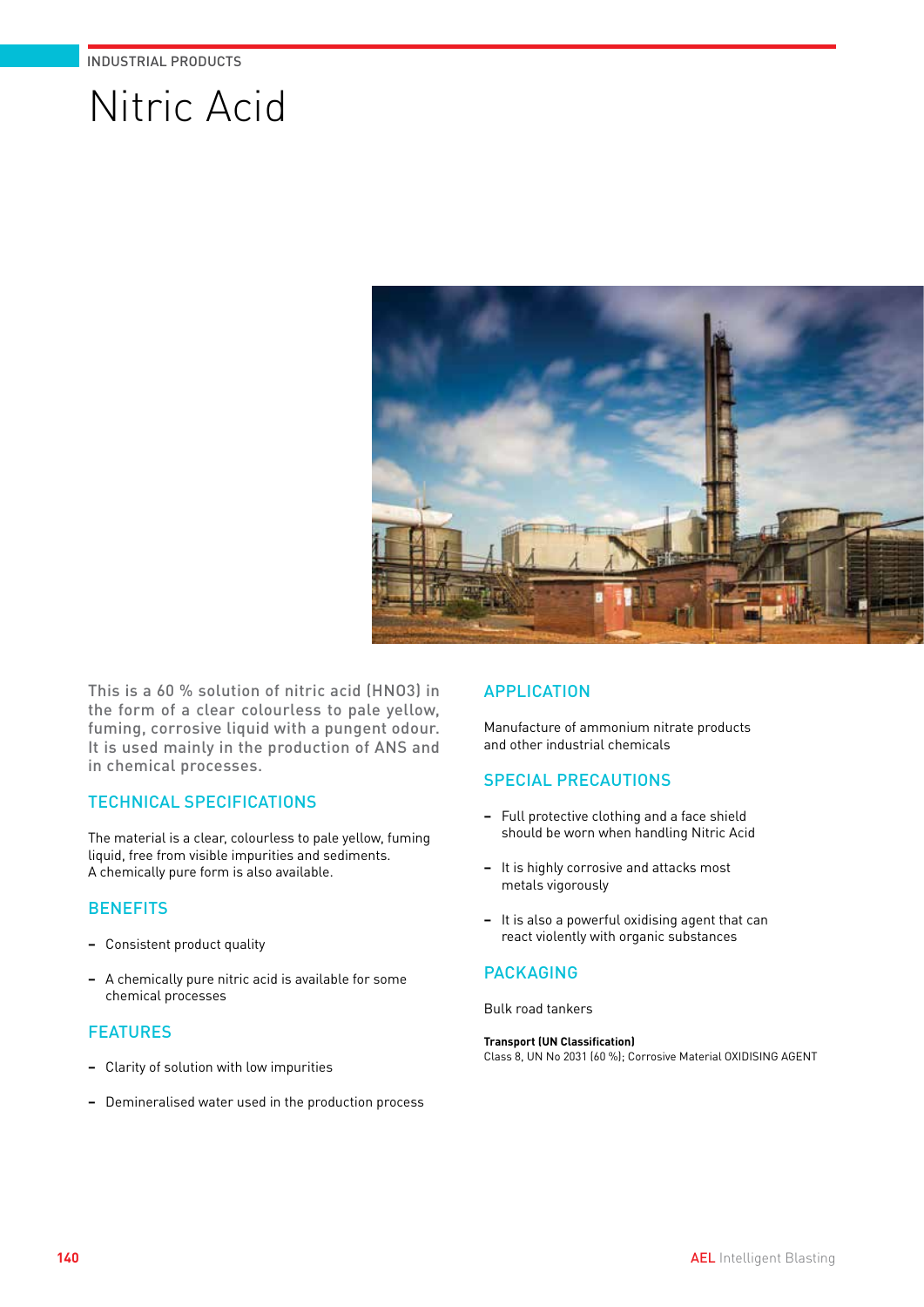# Aqueous Ammonia



#### TECHNICAL SPECIFICATIONS

Concentration of solution not less than 25 % and with a density of not more than 0.907 g/cm<sup>3</sup>

Meets SANS 52122:2007 requirements

#### **BENEFITS**

- **−** Manufacturing facility conveniently situated in the industrial hub of Gauteng, South Africa
- **−** Consistent product quality
- **−** Complies with the requirements of FEMA GRAS (Flavour and Extract Manufacturers Association, Generally Recognised as Safe list)
- **−** Complies with SANS 51122:2007

#### **FEATURES**

- **−** Demineralised water used in the production process
- **−** Consistent product quality
- **−** Easy to handle and store

#### SAFETY HANDLING

- **−** Avoid contact with skin/eyes
- **−** Do not inhale vapour
- **−** Avoid ingestion

This is an aqueous solution of ammonia (ammonium hydroxide,  $NH_4$ OH) in the form of a clear, colourless to slightly yellowish liquid with a pungent, suffocating odour.

#### APPLICATION

- **−** Liquid fertiliser
- **−** Manufacture of industrial and fine chemicals
- **−** Metal recovery processes
- **−** Neutralising agent for acids
- **−** Water purification

#### SPECIAL PRECAUTIONS

- **−** Avoid ingestion, inhalation, contact with the skin and eyes
- **−** Wear full protective clothing when handling the material and ensure adequate ventilation
- **−** Avoid sources of ignition and heat
- **−** Care must be exercised when opening the valves

### PACKAGING

Bulk Road Tankers

#### **Transport (UN Classification)**

Hazchem Code: 2P, UN No. 2672, Packing Group III, IMDG Class 8, Shipping name AMMONIA SOLUTION (10-35 % ammonia)